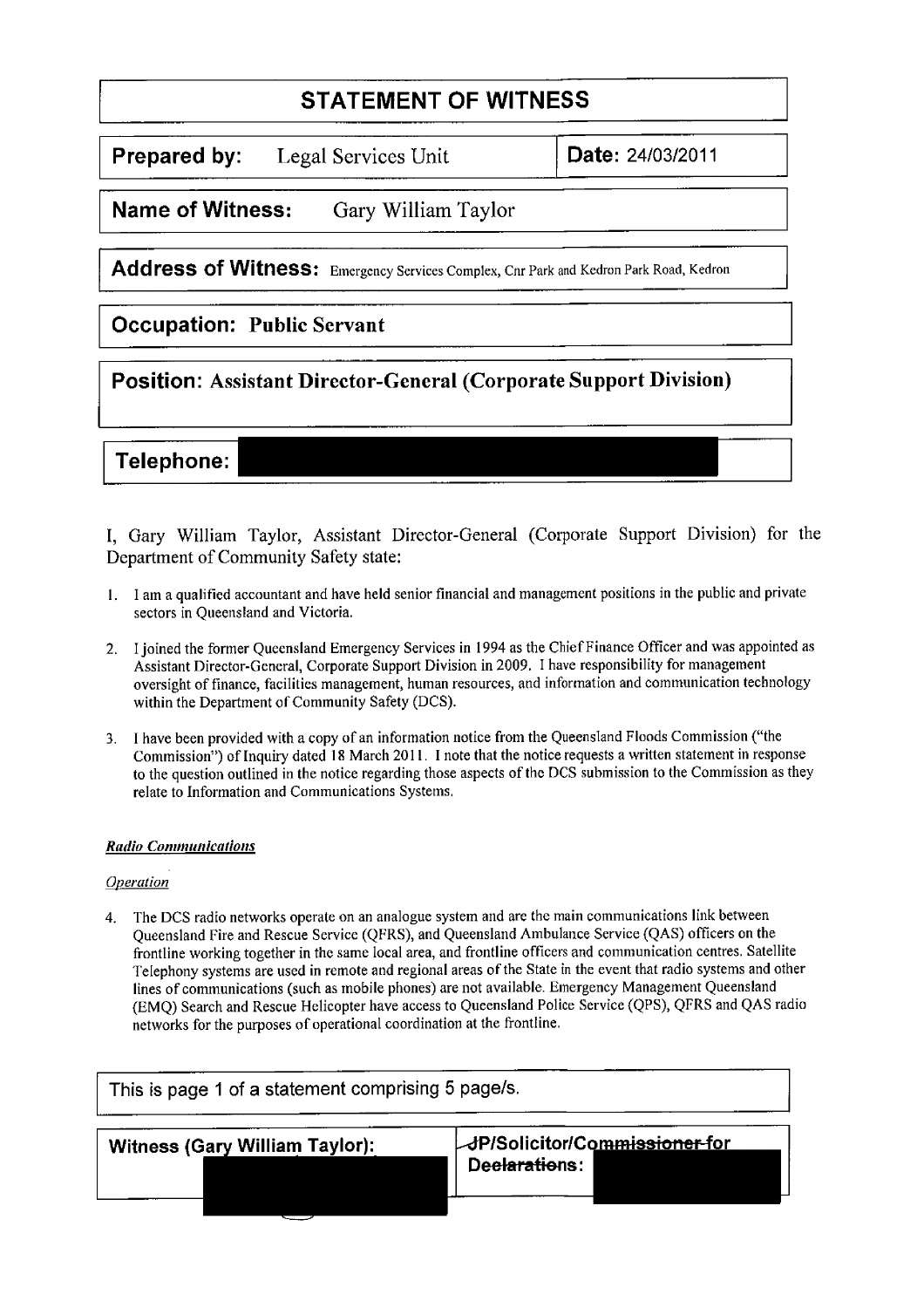5. I have been informed and believe that State Emergency Services (SES) operational units also utilise stand alone localised radio networks that are not integrated with any central communications capability managed by the DCS Information and Communication Systems (ICS).

#### *Assessment*

6. I believe that during the Queensland Floods the radio networks performed well within the constraints of analogue technology. I am informed that some network coverage gaps were experienced in the field and the network was at times congested. In one case, this required the deployment of a mobile radio repeater to supplement the network and support front line staff to improve coverage in radio communications.

#### *Telepho*► *es*

#### *Triple Zero Operation*

- 7. Telstra manages and maintains the emergency Triple Zero call handling system.
- 8. When a person calls Triple Zero it is my understanding that Telstra asks which service is required: QPS, QFRS or QAS.
- 9. When a caller nominates QFRS or QAS, the Telstra operator remains on the line until the call has been acknowledged by a QFRS or QAS communications centre officer. If it is not answered within 27 seconds then it is diverted to another pre-determined QFRS or QAS Communications Centre through an agreed process with Telstra.
- 10. When the call is put through, a QFRS or QAS Communications Centre Officer takes the details of the emergency and determines the level of the assistance required. Details are then entered into the Emergency Services Computer Aided Dispatch System (ESCAD).
- 11. In most incidents, a vehicle will have been dispatched before the call is completed as our professional Communication Centre Officers continue to provide advice while resources are on the way.

#### *132 500 Operation*

- 12. Calls to the State Emergency Service (SES) 132 500 number are answered by the Smart Service Queensland (SSQ) Call Centre which is part of the Queensland Government Department of Public Works.
- 13. However, I believe that any calls from the Brisbane metropolitan area are directed to the Brisbane City Council Call Centre.
- 14. DCS provides support for calls to 132 500 through provision of email support to enable messaging from SSQ to EMQ.

#### *Assessment*

15. 1 am informed and believe that DCS managed in excess of 145, 000 incidents through our ESCAD system during the floods and in general the department's telephone systems were able to manage the increased volume of activity and performed well.

| This is page 2 of a statement comprising 5 page/s. |                                                |  |
|----------------------------------------------------|------------------------------------------------|--|
| Witness (Gary William Taylor):                     | JP/Solicitor/Commissioner for<br>Declarations: |  |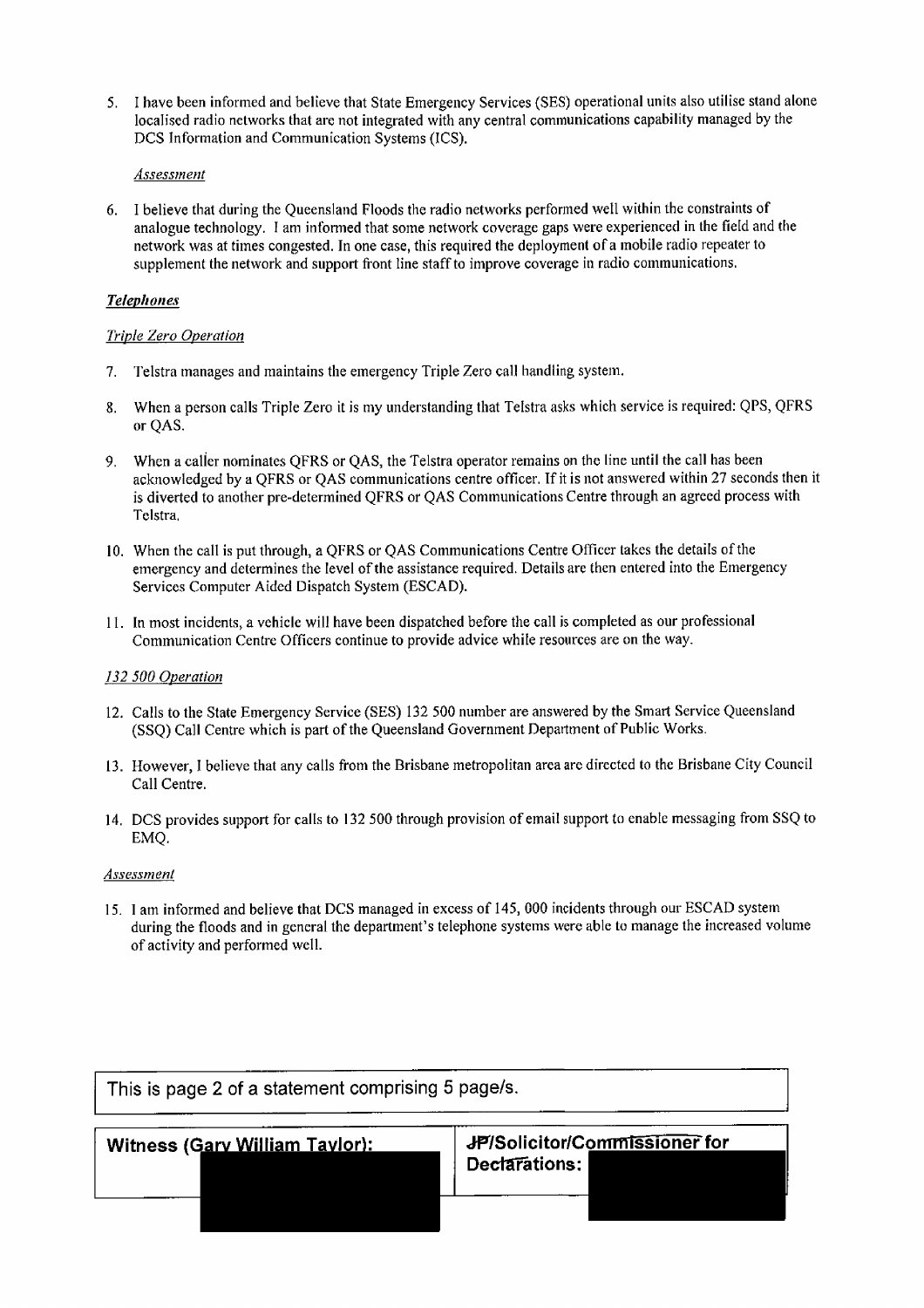#### *Computer Aided Dispatch*

#### *Operation*

- 16. The DCS ESCAD System manages incidents received through Triple Zero calls and facilitates the dispatching process to enable either a QAS or QFRS response.
- 17. I understand that once the Triple Zero call is received, the communications centre officer takes the details of the request for assistance and enters them into ESCAD to determine the level of the assistance required. The computer system will then recommend the most appropriate resources/vehicles to respond based on the location of the incident. This can be overridden by the communication centre officers if required.
- 18. EMQ do not utilise ESCAD for any of their services.

#### *Assessment*

19. I am informed and believe that there were no significant issues experienced by the critical systems (ESCAD and its related interfaces) or telephone systems utilised by the communications centres within the Triple Zero environment that impacted on operational capabilities.

#### *Emergency a*► *d disaster management systems*

#### *Operation*

- 20. DCS uses a variety of media when managing emergencies and disasters.
- 21. When dealing with the public, these include traditional print, radio and television media, emergency alerting systems, and information systems such as Internet sites (portals). Over 40 Emergency Alert notifications were posted to the www,disaster.q1d.gov.au website during the flooding event.
- 22. When communicating with staff internally, EMQ maintains a portal environment, including the Disaster Management (DM) Portal which is used by staff and volunteers simultaneously as a communication tool for the purpose of managing activities such as status updates, task tracking, District and Local Disaster Management Group liaison, and logistical support.
- 23. The Total Operational Mapping (TOM) System is a visualisation tool used by DCS for planning and situational awareness prior to and during emergency incidents. The system enables a variety of information sources to be displayed on a map and is used by the State Disaster Coordination Centre and State Operations Coordination Centre.

#### *Assessment*

24. There were no issues with the emergency and disaster systems reported to me other than the server for the DM Portal being temporarily unavailable due to commercial online service provider's premises at West End being inundated. DCS ICT staff recovered the hosting technology and re-established it at the Emergency Services Complex at Kedron. The DM Portal was unavailable for several hours during this incident which meant that online communication with external disaster management entities such as Councils was limited. I have been advised that EMQ utilised other communication channels during this period in accordance with Standard Operating Procedures.

| This is page 3 of a statement comprising 5 page/s. |                                                       |
|----------------------------------------------------|-------------------------------------------------------|
| <b>Witness (Gary William Taylor):</b>              | <b>JP/Solicitor/Commissioner for</b><br>Declarations: |
|                                                    |                                                       |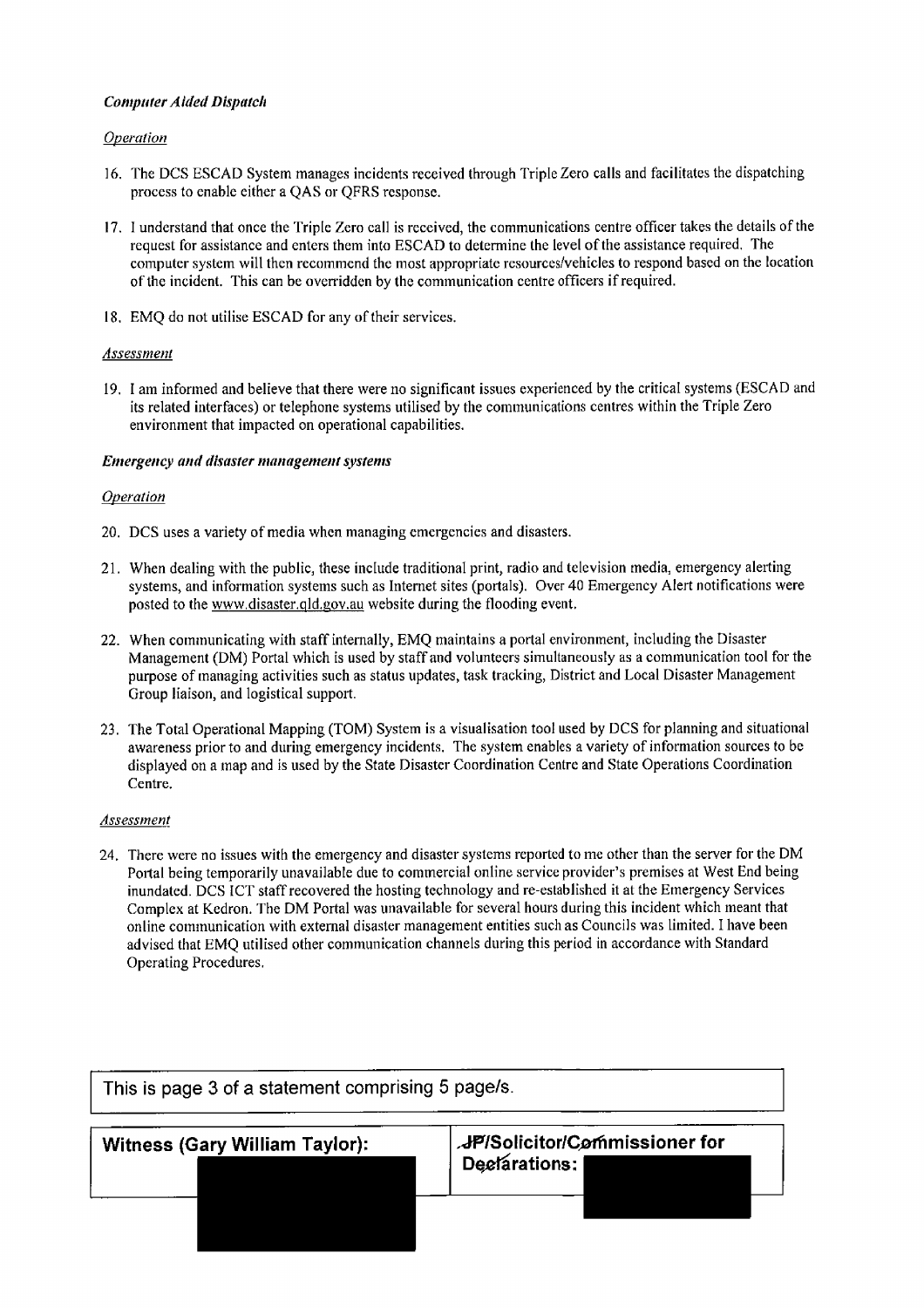#### *Communication Networks*

#### *Operation*

25. I understand the DCS data communications networks can either be fixed in nature, such as the networks interconnecting the State Disaster Coordination Centre to Regional, District and Local Disaster Management Groups, or mobile in nature, for example commercial 3G networks which extend the fixed networks to frontline personnel in the field. This includes traditional communication tools such as email.

#### *Assessment*

26. Due to the high volume of traffic on the public network during the floods there were significant congestion issues. Although there were no specific failures within the DCS data communications network, there were communications issues experienced due to a high reliance on commercial i.e. Telstra, Optus etc 'Next G/3G' public networks. I understand frontline officers attempting to utilise data communications services to relay or receive information within flood impacted areas were affected by these communication issues.

#### *ht-Vehicle Systems*

#### *Operation*

- 27. In addition to radio networks, DCS uses a variety of voice and data networks to carry communications to and from the frontline. For example, upon dispatch from the communication centre, QAS will communicate via voice over the radio networks (and if necessary the mobile phone) whilst at the same time sending out a pager message (carried over a commercial paging service) and data messages to the in vehicle Mobile Data Terminal (for QAS and only within the South East corner of Queensland).
- 28. QAS utilise a number of technologies in vehicle that are managed by ICS. These include Automatic Vehicle Location systems and Mobile Data Terminals (only within the South East corner of Queensland) and 'Tough Books' (hardened laptops) for patient management. I believe they also utilise commercial services such as mobile phones, paging services and messaging systems.
- 29. QFRS utilise Automatic Vehicle Location (only within South East corner of Queensland). I believe they also utilise mobile phones where necessary.
- 30. I believe SES units have radio systems in vehicles, however these are not managed by ICS.

#### *Assessment*

- 31. 1 am informed and believe that DCS in-vehicle information systems did not suffer any major disruptions during the flood event period.
- 32. I make this statement of my own free will believing its contents to be true and correct.

| This is page 4 of a statement comprising 5 page/s. |                                                              |
|----------------------------------------------------|--------------------------------------------------------------|
| <b>Witness (Gary William Taylor):</b>              | <b>JP/Solicitor/Commissioner for</b><br><b>Declarations:</b> |